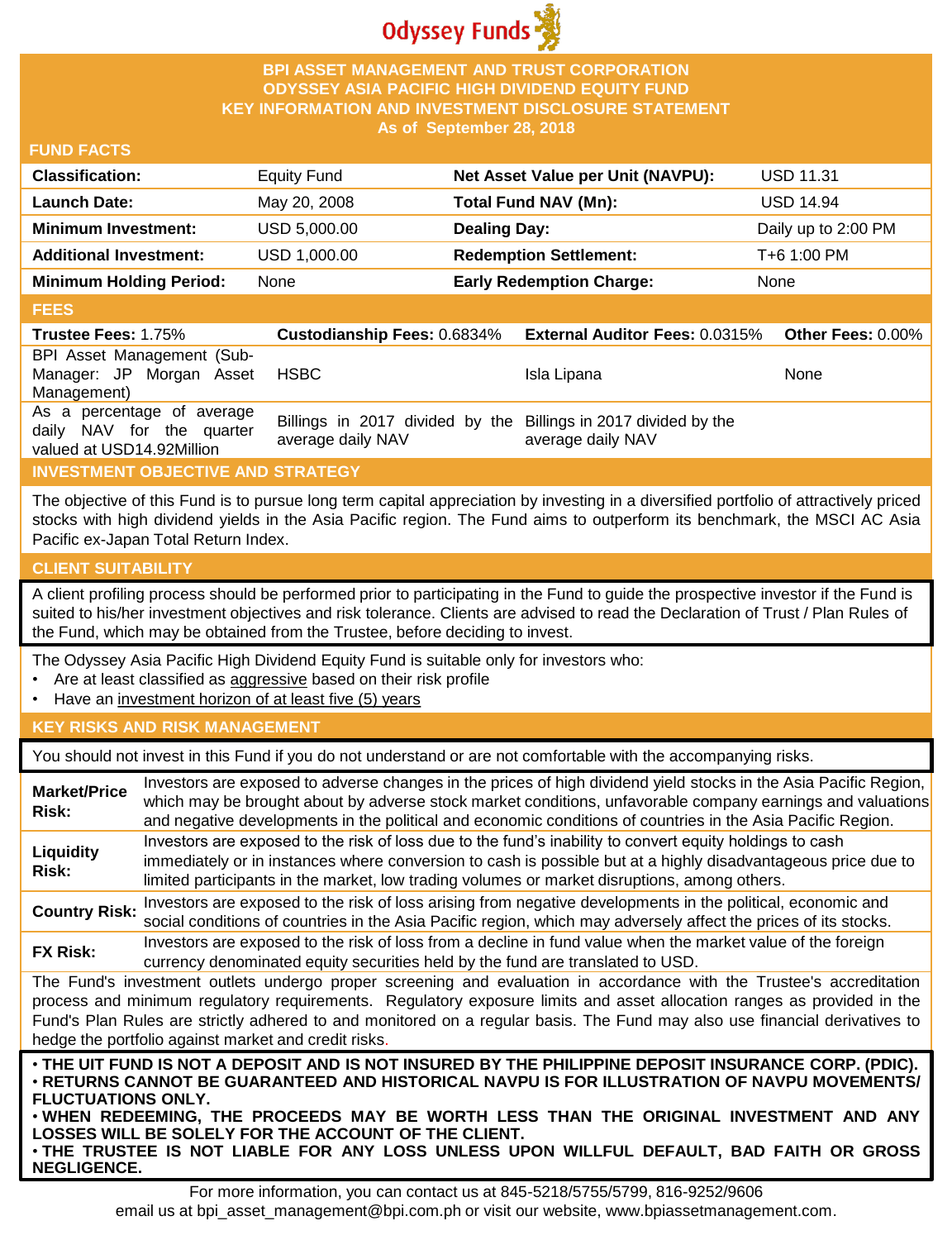### **FUND PERFORMANCE AND STATISTICS AS OF SEPTEMBER 28, 2018**

(Purely for reference purposes and is not a guarantee of future results)



Benchmark\* : MSCI AC Asia Pacific ex-Japan Total Return Index

| <b>CUMULATIVE PERFORMANCE (%) 1</b>    |         |         |         |         |       |         |
|----------------------------------------|---------|---------|---------|---------|-------|---------|
|                                        | 1 mo    | 3 mos   | 6 mos   | 1YR     | 3YRS  | S.I     |
| Fund                                   | 0.27    | 2.54    | $-0.96$ | 2.72    | 26.51 | 13.10   |
| <b>Benchmark</b>                       | $-1.38$ | $-1.44$ | $-4.53$ | 1.95    | 45.27 | 42.78   |
| <b>ANNUALIZED PERFORMANCE (%) 1</b>    |         |         |         |         |       |         |
|                                        | 1YR     | 2YRS    | 3YRS    | 4YRS    | 5YRS  | S.I     |
| Fund                                   | 2.72    | 5.46    | 8.15    | 2.52    | 2.80  | 1.19    |
| <b>Benchmark</b>                       | 1.95    | 10.92   | 13.25   | 5.58    | 5.66  | 3.50    |
| <b>CALENDAR YEAR PERFORMANCE (%) 1</b> |         |         |         |         |       |         |
|                                        | YTD     | 2017    | 2016    | 2015    | 2014  | 2013    |
| Fund                                   | $-1.99$ | 20.33   | 3.45    | $-9.91$ | 7.08  | $-5.41$ |
| <b>Benchmark</b>                       | $-5.54$ | 37.63   | 6.18    | $-9.47$ | 3.71  | 2.65    |

# **PORTFOLIO COMPOSITION**

| <b>Allocation</b>                      | % of Fund     |
|----------------------------------------|---------------|
| Equities                               | 95.26         |
| Cash                                   | 5.06          |
| Time deposits and money market         |               |
| Other receivables - net of liabilities | $-0.32$       |
| <b>Top Five Sector Holdings</b>        | % of Equities |
| Financials                             | 40.08         |
| Real Estate                            | 16.42         |
| Information Technology                 | 13.06         |
| Industrials                            | 12.15         |
| Utilities                              | 7.05          |
| <b>Top Five Country Weightings</b>     | % of Equities |
| China                                  | 27.18         |
| Singapore                              | 14.15         |
| Korea                                  | 13.43         |
| Hong Kong                              | 13.08         |
| Australia                              | 13.06         |

| <b>NAVPU over the past 12 months</b>     |       |
|------------------------------------------|-------|
| Highest                                  | 12.35 |
| Lowest                                   | 10.86 |
| <b>STATISTICS</b>                        |       |
| Portfolio Beta                           | 0.93  |
| Volatility, Past 1 Year (%) <sup>2</sup> | 11.38 |
| Sharpe Ratio <sup>3</sup>                | 0.09  |
| Information Ratio <sup>4</sup>           | 0.15  |
| Current Number of Holdings               | 70    |
|                                          |       |

## <sup>1</sup>Returns are net of fees.

<sup>2</sup>Measures the degree to which the Fund fluctuates vis-à-vis its average return over a period of time.

<sup>3</sup>Used to characterize how well the return of a Fund compensates the investor for the level of risk taken. The higher the number, the better.

<sup>4</sup>Measures reward-to-risk efficiency of the portfolio relative to the benchmark. The higher the number, the higher the reward per unit of risk.

<sup>5</sup>Since inception.

6 Includes accrued income, investment securities purchased, accrued expenses, etc.

\*Declaration of Trust is available upon request through branch of account.

# **TOP TEN HOLDINGS**

| Name                                  | % of Equities |
|---------------------------------------|---------------|
| Taiwan Semiconductor<br>Manufacturing | 4.35          |
| Korea Electric Power                  | 4.08          |
| Samsung Electronics                   | 3.82          |
| <b>DBS Group Holdings</b>             | 3.81          |
| <b>HSBC Holdings</b>                  | 3.53          |
| Bangkok Bank                          | 3.26          |
| United Overseas Bank                  | 3.24          |
| <b>BOC Hong Kong</b>                  | 3.20          |
| Shinhan Financial Group               | 3.09          |
| China Life Insurance                  | 2.67          |

# **RELATED PARTY TRANSACTIONS\***

The Fund has no transactions and outstanding investments with entities related to BPI Asset Management and Trust Corporation (BPI AMTC).

\* Related party in accordance with BPI AMTC's internal policy.